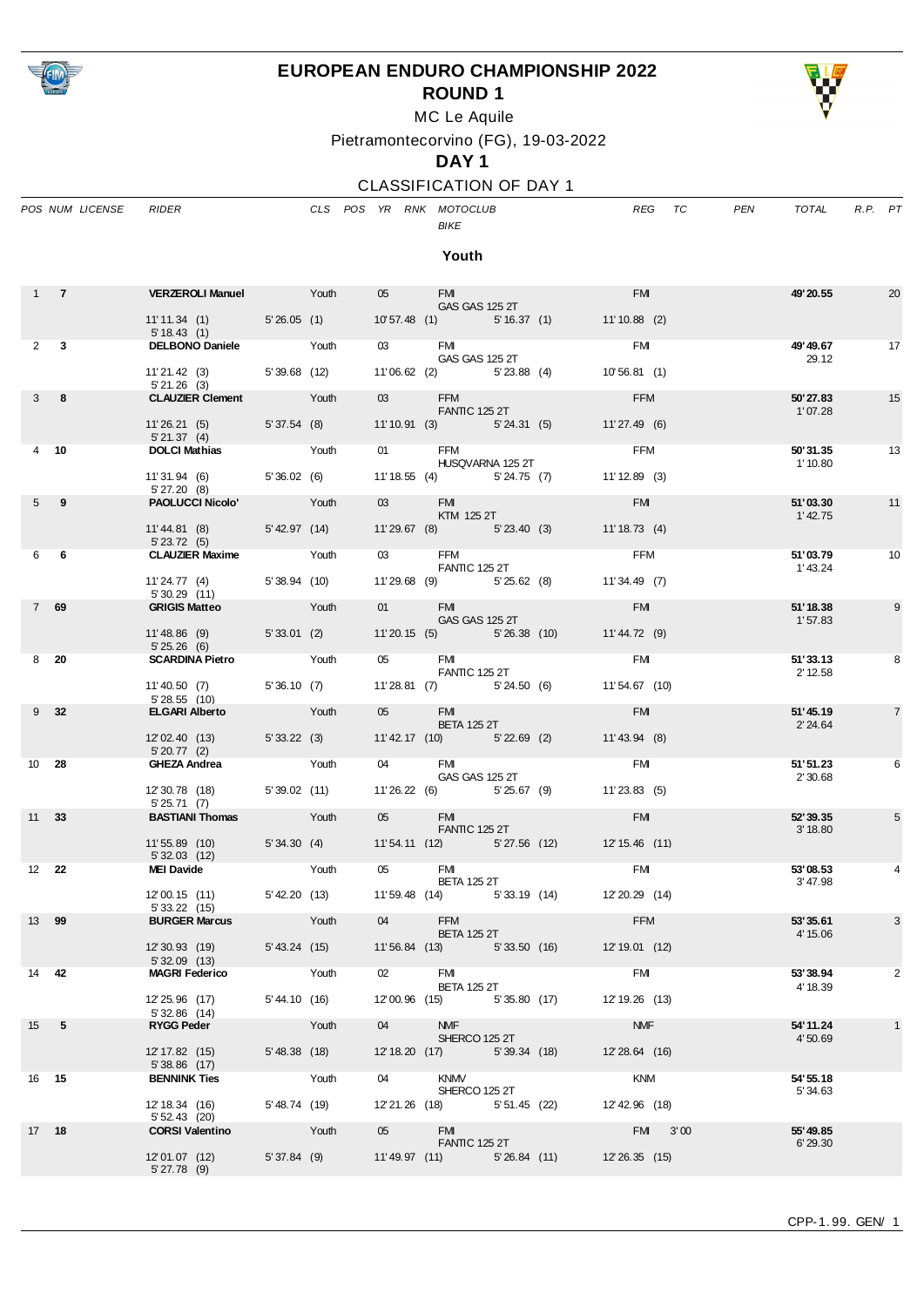|       | POS NUM LICENSE | <b>RIDER</b>                                              |                    |       |                      | CLS POS YR RNK MOTOCLUB<br><b>BIKE</b>                       |               | REG                                                             | TC        | PEN                              | TOTAL                   | R.P. PT |                |
|-------|-----------------|-----------------------------------------------------------|--------------------|-------|----------------------|--------------------------------------------------------------|---------------|-----------------------------------------------------------------|-----------|----------------------------------|-------------------------|---------|----------------|
|       | 18 12           | <b>DOMANSKI Dawid</b><br>12' 36.60 (20)                   | 5'58.91(22)        | Youth | 02 <sub>2</sub>      | PZM<br><b>FANTIC 125 2T</b><br>12' 48.22 (19)                | 5'44.52 (21)  | PZM<br>13'00.37 (19)                                            |           |                                  | 55' 53.28<br>6'32.73    |         |                |
| 19 21 |                 | $5' 44.66$ (19)<br><b>NICOLI Davide</b><br>12' 51.84 (21) | 5'51.35(20)        | Youth | 04                   | <b>FM</b><br>HUSQVARNA 125 2T<br>12' 52.12 (20)              | 5'43.73 (20)  | <b>FM</b><br>15' 46.22 (21)                                     |           |                                  | 59'05.05<br>9' 44.50    |         |                |
|       | 20 85           | 5' 59.79 (22)<br><b>CONTE Gregorio</b>                    |                    | Youth | 05                   | FM<br>GASGAS 125 2T                                          |               | FMI                                                             |           |                                  | 59'23.93<br>10'03.38    |         |                |
| 21 23 |                 | 13'48.87 (22)<br>$5'$ 40.42 (18)<br><b>CABASS Luca</b>    | 5' 44.60 (17)      | Youth | 05                   | 13'21.75 (21)<br><b>FM</b><br><b>FANTIC 125 2T</b>           | 5' 41.47 (19) | 15'06.82 (20)                                                   | FMI 2'00  |                                  | 1:06'08.69<br>16' 48.14 |         |                |
|       | 22 47           | 14' 25.21 (24)<br>$5'55.58$ (21)<br>GUERRA Alessandro     | 6'03.53(23)        | Youth | 04                   | 14'50.07 (23) 6'00.16 (23)<br><b>FM</b>                      |               | 16' 54.14 (22)                                                  | FMI 16'00 |                                  | 1:11'30.88              |         |                |
|       |                 | 12'06.52 (14)<br>5' 34.74 (16)                            | 5'35.96(5)         |       |                      | <b>GAS GAS 125 2T</b><br>14'04.31 (22) 5'33.37 (15)          |               | 12'35.98 (17)                                                   |           |                                  | 22' 10.33               |         |                |
|       | NOT STARTED     |                                                           |                    |       |                      |                                                              |               |                                                                 |           |                                  |                         |         |                |
|       | 16              | <b>COLORIO Luca</b><br>11'20.90(2)                        | 5' 51.67 (21)      | Youth | 05<br>12'01.00 (16)  | <b>FMI</b><br>HUSQVARNA 125 2T                               | 5'31.07(13)   |                                                                 |           | FMI NP DAY 1 ET3 - ENDURO TEST 3 |                         |         |                |
|       | 96              | <b>LE MEUR Yannis</b>                                     |                    | Youth | 04                   | FFM<br>HUSQVARNA 125 2T                                      |               |                                                                 |           | FFM NP DAY 1 ET1 - ENDURO TEST 1 |                         |         |                |
|       | NOT ARRIVED     |                                                           |                    |       |                      |                                                              |               |                                                                 |           |                                  |                         |         |                |
|       | 26              | <b>TORTORETO Federico</b><br>14' 18.00 (23)               |                    | Youth | 05                   | <b>FM</b><br><b>KTM 125 2T</b>                               |               |                                                                 |           | FMI RIT DAY 1 CT1 - CROSS TEST 1 |                         |         |                |
|       | 67              | <b>RUGGERI Bernardo</b>                                   |                    | Youth | 05                   | <b>FMI</b><br>SHERCO 125 2T                                  |               |                                                                 |           | FMI RIT DAY 1 TC1 - TIME CHECK 1 |                         |         |                |
|       |                 | 19' 14.73 (25)                                            |                    |       |                      | J <sub>1</sub>                                               |               |                                                                 |           |                                  |                         |         |                |
|       | 1110            | <b>MINOT Carlo</b><br>$11' 15.07$ (3)                     | 5'24.96(1)         | J1    | 99                   | <b>FM</b><br>TM 250 4T<br>10' 55.59 (1) 5' 16.44 (1)         |               | <b>FM</b><br>11'08.94(1)                                        |           |                                  | 49' 16.44               |         | 20             |
|       | 2, 102          | $5' 15.44$ (1)<br><b>CRISTINI Simone</b>                  |                    | J1    | 01                   | FM                                                           |               | <b>FM</b>                                                       |           |                                  | 50'01.17                |         | 17             |
|       |                 | 11'12.59(1)<br>5' 21.52 (3)                               | 5'28.83(4)         |       |                      | GAS GAS 250 4T<br>11'20.66 (3) 5'20.56 (2)                   |               | $11' 17.01$ (3)                                                 |           |                                  | 44.73                   |         |                |
|       | 3 121           | <b>LUNIER Killian</b><br>11'13.88 (2) 5'26.28 (2)         | J1                 |       | $01$ and $01$        | FFM <b>Example</b><br>KTM 250 4T<br>11'14.92 (2) 5'23.66 (6) |               | <b>FFM</b><br>$11' 13.82$ (2)                                   |           |                                  | 50'06.74<br>50.30       |         | 15             |
|       | 4 106           | 5'34.18(9)<br><b>CHLUM Matyas</b>                         | J1                 |       |                      | 04 ACCR<br>SHERCO 250 4T                                     |               | ACC                                                             |           |                                  | 50'56.69<br>1'40.25     |         | 13             |
|       | 5 194           | 11'36.35 (5)<br>5'20.36(2)<br><b>FABRIS Riccardo</b>      | 5'26.92(3)<br>J1   |       | 02                   | 11'51.10 (6) 5'20.73 (3)<br><b>FM</b>                        |               | 11'21.23 (4)<br><b>EMI</b>                                      |           |                                  | 50' 58.85               |         | 11             |
|       |                 | 11'26.85(4)<br>$5'$ 22.49 (4)                             | 5'32.78(5)         |       |                      | GAS GAS 250 4T<br>11'49.76 (5) 5'22.77 (4)                   |               | 11'24.20 (5)                                                    |           |                                  | 1' 42.41                |         |                |
|       | 6 145           | <b>VANOVCAN Tomas</b><br>11'56.09 (6)                     | J1<br>5'37.18(7)   |       | $02 \quad \text{or}$ | <b>SMF</b><br>KTM 250 4T<br>11'35.37 (4) 5'28.51 (7)         |               | <b>SMF</b><br>12'20.38 (8)                                      |           |                                  | 52' 28.60<br>3' 12.16   |         | 10             |
|       | 7 105           | 5'31.07(6)<br><b>NOHR Hakon</b>                           | и <b>ј</b> 11      |       | 00                   | <b>NMF</b><br>KTM 250 4T                                     |               | <b>NMF</b>                                                      |           |                                  | 53' 33.36<br>4' 16.92   |         | 9              |
|       |                 | 12' 20.18 (7)<br>$5' 40.63$ (12)                          | 5'44.40 (9)        |       |                      | 12'04.77 (7) 5'38.19 (11)                                    |               | 12'05.19 (6)                                                    |           |                                  |                         |         |                |
|       | 8 107           | RIGO Elia<br>12'21.11 (8)                                 | J1<br>5'47.85 (11) |       | 01                   | <b>FMI</b><br>KTM 250 4T<br>12' 17.66 (9) 5' 23.01 (5)       |               | <b>FMI</b><br>13'10.80 (11)                                     |           |                                  | 54' 33.39<br>5' 16.95   |         | 8              |
|       | 9 108           | 5'32.96(7)<br><b>PAGANINI Edgardo</b> J1<br>13'01.19 (9)  |                    |       | 01                   | <b>FM</b><br>GAS GAS 250 4T                                  |               | <b>FM</b><br>5'36.06 (6) 12'42.38 (10) 5'29.09 (8) 12'34.78 (9) |           |                                  | 54' 51.82<br>5' 35.38   |         | $\overline{7}$ |
|       |                 | 5'28.32(5)                                                |                    |       |                      |                                                              |               |                                                                 |           |                                  |                         |         |                |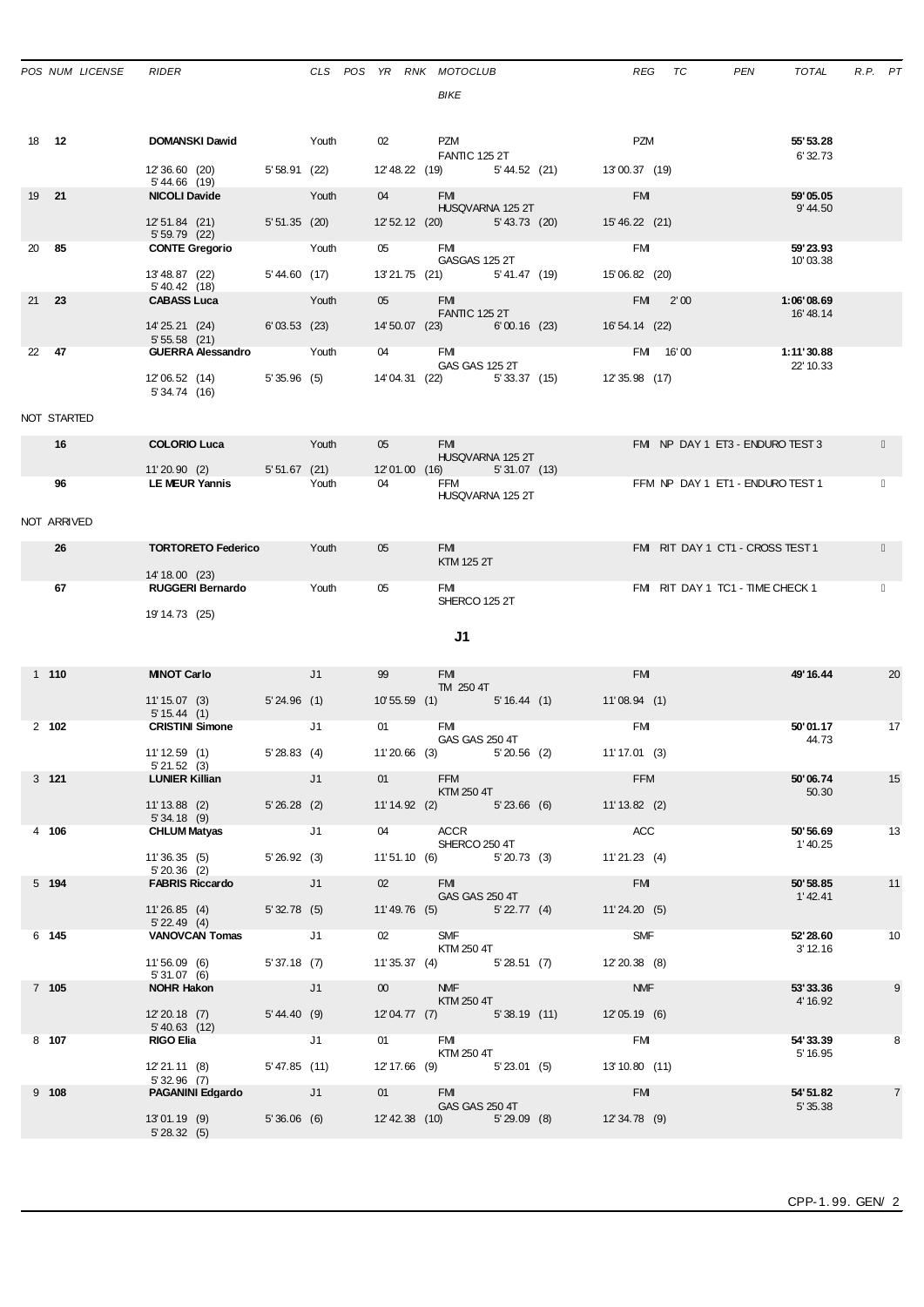| POS NUM LICENSE | <b>RIDER</b>                                 |               |    |          | CLS POS YR RNK MOTOCLUB                        |  | REG                                                          | TC | PEN | TOTAL                             | R.P. PT |                |
|-----------------|----------------------------------------------|---------------|----|----------|------------------------------------------------|--|--------------------------------------------------------------|----|-----|-----------------------------------|---------|----------------|
|                 |                                              |               |    |          | <b>BIKE</b>                                    |  |                                                              |    |     |                                   |         |                |
| 10 115          | MAXIMILIAN Wills                             | J1            |    |          | 02 DMSB                                        |  | <b>DMS</b>                                                   |    |     | 55' 14.17                         |         | 6              |
|                 | 13'31.51 (10) 5'40.10 (8)<br>5' 35.26 (10)   |               |    |          | HUSQVARNA 250 4T                               |  | 12' 43.47 (11) 5' 32.86 (9) 12' 10.97 (7)                    |    |     | 5' 57.73                          |         |                |
| 11 109          | <b>DITTMANN Garry</b>                        | J1            |    | 03       | <b>DMSB</b><br>GAS GAS 250 4T                  |  | <b>DMS</b>                                                   |    |     | 55' 50.46<br>6'34.02              |         | 5              |
|                 | 13' 49.27 (11) 5' 47.05 (10)<br>5' 33.20 (8) |               |    |          | 12' 16.85 (8) 5' 36.55 (10)                    |  | $12' 47.54$ (10)                                             |    |     |                                   |         |                |
| 12 120          | <b>EUFEMIA Marco</b>                         | J1            |    |          | 02 FMI<br>TM 250 4T                            |  | <b>FMI</b>                                                   |    |     | 1:02'46.90<br>13' 30.46           |         |                |
|                 | 14' 56.21 (12) 5' 48.60 (12)<br>5' 40.57(11) |               |    |          |                                                |  | 14' 56.86 (12) 5' 40.91 (12) 15' 43.75 (12)                  |    |     |                                   |         |                |
| NOT ARRIVED     |                                              |               |    |          |                                                |  |                                                              |    |     |                                   |         |                |
| 133             | <b>ZALLOCCO Daniele</b> J1                   |               |    | 03 FMI   | KTM 250 4T                                     |  |                                                              |    |     | FMI RIT DAY 1 ET3 - ENDURO TEST 3 |         |                |
|                 | 15'31.71 (13) 6'01.45 (13)                   |               |    |          | 16'14.00 (13) 6'08.92 (13)                     |  |                                                              |    |     |                                   |         |                |
|                 |                                              |               |    |          | J2.                                            |  |                                                              |    |     |                                   |         |                |
| 1 201           | <b>RINALDI Enrico</b> J2                     |               |    | 00       | <b>EMI</b>                                     |  | <b>FMI</b>                                                   |    |     | 49'09.37                          |         | 20             |
|                 | 11'06.12 (1) 5'25.55 (2)                     |               |    |          | GAS GAS 350 4T                                 |  | 10'54.06 (1) 5'19.22 (2) 11'04.68 (1)                        |    |     |                                   |         |                |
| 2, 215          | 5' 19.74 (2)<br><b>BERNINI Lorenzo</b>       | J2            |    |          | 02 FMI                                         |  | <b>FM</b>                                                    |    |     | 50'53.03                          |         | 17             |
|                 | 11'35.84 (2) 5'23.05 (1)                     |               |    |          | <b>BETA 300 2T</b><br>11'40.95 (3) 5'17.73 (1) |  | 11'36.45 (2)                                                 |    |     | 1'43.66                           |         |                |
| $3\;\;203$      | 5'19.01(1)<br><b>PITEL Zdenek</b>            | J2            |    |          | 02 ACCR                                        |  | <b>ACC</b>                                                   |    |     | 51'53.53                          |         | 15             |
|                 | 11'57.39 (3) 5'29.28 (6)<br>5'29.80(7)       |               |    |          | HUSQVARNA 250 2T<br>11'42.04 (4) 5'23.92 (4)   |  | 11'51.10(3)                                                  |    |     | 2' 44.16                          |         |                |
| 4 211           | <b>GRIGIS Thomas</b>                         | J2            |    | 01 FMI   | GAS GAS 250 2T                                 |  | <b>FMI</b>                                                   |    |     | 52' 13.27<br>3'03.90              |         | 13             |
|                 | 12'07.03 (4) 5'29.96 (8)<br>5'28.57(5)       |               |    |          | 11'40.54 (2) 5'24.38 (6)                       |  | 12'02.79 (4)                                                 |    |     |                                   |         |                |
| 5 206           | KALBEKKDALEN Aleksander J2                   |               |    |          | 99 NMF<br><b>GAS GAS 350 4T</b>                |  | <b>NMF</b>                                                   |    |     | 52'37.92                          |         | 11             |
|                 | 12'07.31 (5) 5'29.40 (7)<br>5'32.23(9)       |               |    |          | 11'52.32 (6) 5'28.43 (7)                       |  | 12'08.23(8)                                                  |    |     | 3'28.55                           |         |                |
| 6 208           | <b>BOKSLAG Mike</b> J2                       |               |    |          | 00 KNMV<br>GAS GAS 350 4T                      |  | KNM                                                          |    |     | 53'04.69<br>3'55.32               |         | 10             |
|                 | $12'24.81$ (7) $5'33.37$ (9)                 |               |    |          |                                                |  | 11'59.46 (7) 5'30.23 (10) 12'04.26 (5)                       |    |     |                                   |         |                |
| 7214            | 5' 32.56 (10)<br><b>HEDRLIN Jakub</b>        |               | J2 | 04       | <b>ACCR</b><br>HUSQVARNA 250 2T                |  | <b>ACC</b>                                                   |    |     | 53' 12.03                         |         | 9              |
|                 | $12' 41.62$ (8)<br>5'27.11(4)                | 5'26.34(3)    |    |          |                                                |  | 12'09.27 (8) 5'22.80 (3) 12'04.89 (7)                        |    |     | 4'02.66                           |         |                |
| 8 237           | <b>QUARTI Yuri</b>                           | J2            |    | 99 FMI   | HUSQVARNA 350 4T                               |  | <b>FM</b>                                                    |    |     | 53' 12.26<br>4' 02.89             |         | 8              |
|                 | 13'05.66 (10)<br>5'26.13(3)                  | 5'28.49(5)    |    |          | 11' 43.40 (5) 5' 24.17 (5)                     |  | 12'04.41 (6)                                                 |    |     |                                   |         |                |
| $9\quad 205$    | <b>KALNY Jaroslav</b>                        | J2            |    |          | 05 ACCR<br>SHERCO 250 2T                       |  | <b>ACC</b>                                                   |    |     | 53'23.00<br>4' 13.63              |         | $\overline{7}$ |
|                 | 12' 14.84 (6) 5' 27.87 (4)<br>5' 28.94 (6)   |               |    |          | 12' 12.68 (9) 5' 29.20 (8)                     |  | 12' 29.47 (10)                                               |    |     |                                   |         |                |
| 10 294          | DI GREGORIO Alessandro J2                    |               |    |          | <b>FMI</b><br><b>BETA 350 4T</b>               |  | <b>FMI</b> 1'00                                              |    |     | 55'08.23<br>5'58.86               |         | 6              |
|                 | 12' 42.43 (9) 5' 35.96 (12)<br>5'37.26 (13)  |               |    |          | 12'20.33 (10) 5'32.26 (12)                     |  | 12'19.99 (9)                                                 |    |     |                                   |         |                |
| 11 213          | DELL'ORLETTA Gabriel J2                      |               |    | 99       | <b>FM</b><br><b>BETA 300 2T</b>                |  | <b>FMI</b>                                                   |    |     | 55' 15.98<br>6'06.61              |         | 5              |
|                 | 13' 11.07 (13)<br>5' 32.11 (8)               | 5'35.99(13)   |    |          | 12' 44.40 (12) 5' 29.90 (9)                    |  | 12' 42.51 (11)                                               |    |     |                                   |         |                |
| 12 291          | <b>ZOMER Marc</b>                            | J2            |    | 00       | <b>KNMV</b><br>KTM 250 2T                      |  | <b>KNM</b>                                                   |    |     | 55' 44.02<br>6'34.65              |         | 4              |
|                 | 13'08.77 (12)<br>5' 33.78 (11)               | 5' 37.27 (15) |    |          | 12'37.45 (11) 5'33.86 (14)                     |  | 13' 12.89 (13)                                               |    |     |                                   |         |                |
| 13 209          | <b>DUBOCZI Jaroslav</b>                      | J2            |    |          | 00 SMF<br>SHERCO 300 2T                        |  | SMF                                                          |    |     | 56' 32.71<br>7' 23.34             |         | 3              |
|                 | 13' 16.43 (14)<br>5' 47.35 (17)              | 5'36.51(14)   |    |          | 13'17.89 (17) 5'31.84 (11)                     |  | $13'02.69$ (12)                                              |    |     |                                   |         |                |
| 14 210          | <b>TADICS Daniel</b>                         | J2            |    | 99 — 100 | <b>MAMS</b><br>SHERCO 250 2T                   |  | <b>MAM</b>                                                   |    |     | 56'34.99<br>7' 25.62              |         | 2              |
|                 | 13'07.01 (11)<br>5' 37.32 (14)               |               |    |          |                                                |  | 5' 34.06 (10)  13' 07.44 (15)  5' 37.71 (16)  13' 31.45 (14) |    |     |                                   |         |                |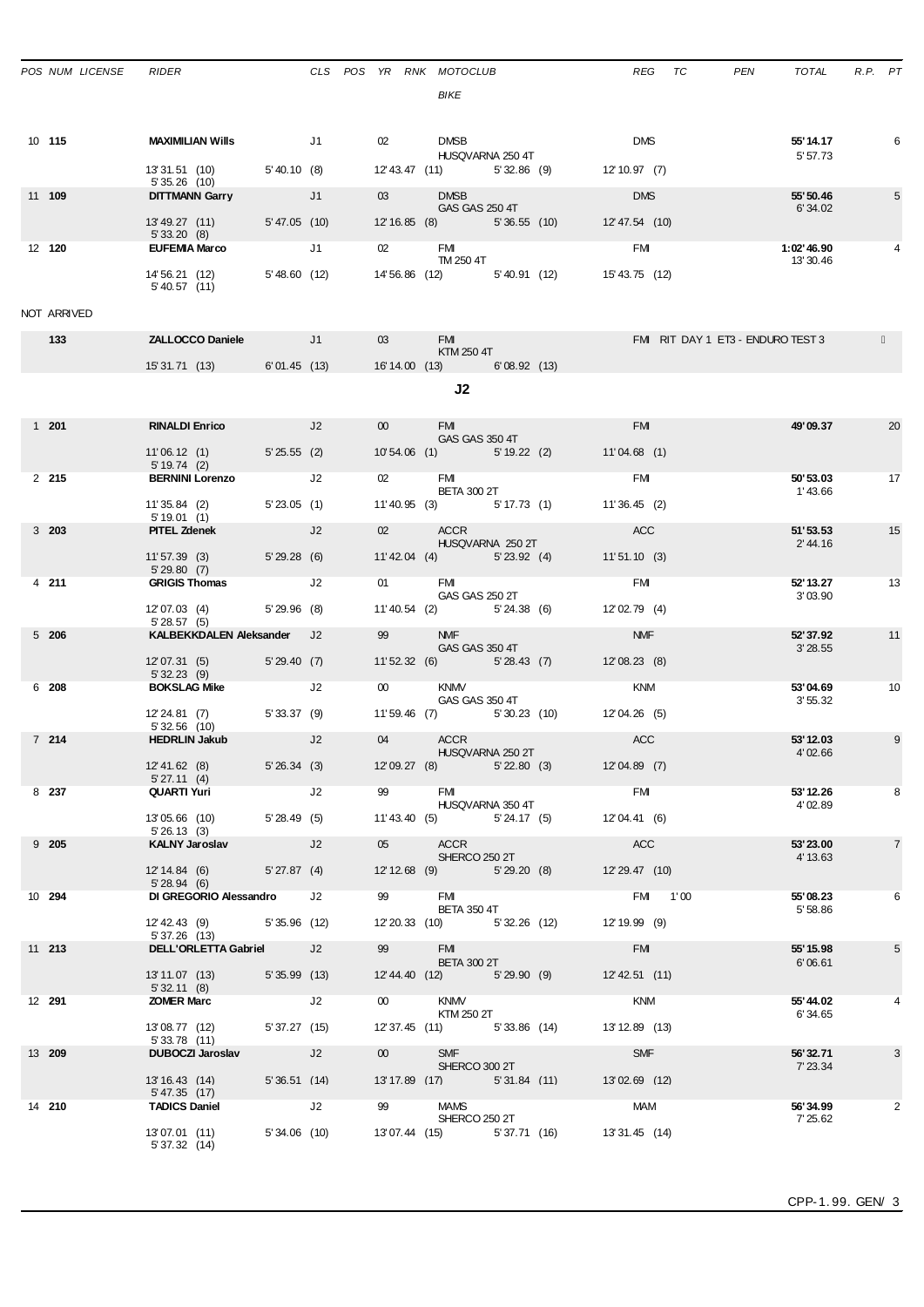*POS NUM LICENSE RIDER CLS POS YR RNK MOTOCLUB REG TC PEN TOTAL R.P. PT*

*BIKE*

15 **241 WENZ Noah** J2 00 DMSB DMS **57'01.42** 1

|        |                                 |                 |                   | HUSQVARNA 300 2T |               | 7'52.05               |
|--------|---------------------------------|-----------------|-------------------|------------------|---------------|-----------------------|
|        | 13' 19.09 (15)<br>5'34.35(12)   | 5'35.24(11)     | 13'03.68 (14)     | 5'32.45(13)      | 13'56.61 (17) |                       |
| 16 223 | <b>POSITINO Nicola</b>          | J2              | 99<br><b>FM</b>   | GAS GAS 350 4T   | <b>FM</b>     | 57' 28.62<br>8' 19.25 |
|        | 13'23.74 (16)<br>5'49.30 (18)   | $5' 47.22$ (18) | 13'03.37<br>(13)  | 5'40.99 (17)     | 13'44.00 (15) |                       |
| 17 202 | <b>CORNY Nathan</b>             | J <sub>2</sub>  | 02<br><b>FFM</b>  | SHERCO 300 4T    | <b>FFM</b>    | 57' 49.60<br>8'40.23  |
|        | 13' 45.15 (18)<br>5' 44.60 (16) | $5' 41.66$ (16) | 13' 16.97 (16)    | 5'35.47(15)      | 13'45.75 (16) |                       |
| 18 260 | <b>VAN KLINKEN Joey</b>         | J <sub>2</sub>  | 01<br><b>KNMV</b> | GAS GAS 250 2T   | <b>KNM</b>    | 59' 10.64<br>10'01.27 |

| ישם שו |                                  |                 | --             | .         | .<br>GAS GAS 250 2T           |               | .                  | --------<br>10'01.27    |
|--------|----------------------------------|-----------------|----------------|-----------|-------------------------------|---------------|--------------------|-------------------------|
|        | 13'31.33 (17)<br>$5'$ 43.57 (15) | $5' 45.48$ (17) |                | 13' 49.72 | (18)                          | 5'41.95 (18)  | 14'38.59 (19)      |                         |
| 19 212 | <b>VAN SAASE Dario</b>           |                 | J <sub>2</sub> | 00        | <b>KNMV</b><br>GAS GAS 250 2T |               | <b>KNM</b><br>1'00 | 1:05'31.48<br>16' 22.11 |
|        | 15' 02.85 (20)<br>5'59.25(19)    | $5'52.96$ (19)  |                | 15' 35.70 | (20)                          | 6'02.98(20)   | 15' 57.74 (20)     |                         |
| 20 207 | <b>KONING Simon</b>              |                 | J <sub>2</sub> | 99        | <b>KNMV</b><br>TM 450 4T      |               | <b>KNM</b><br>5'00 | 1:05'35.65<br>16'26.28  |
|        | 14'09.34 (19)<br>6'06.09 (20)    | $6' 11.84$ (20) |                | 14' 06.42 | (19)                          | 5' 57.19 (19) | 14'04.77 (18)      |                         |

| <b>FM</b><br>GAS GAS 350 4T   | 3) $5'40.99(17)$ $13'44.00(15)$ | <b>FM</b>  | 57'28.62<br>8' 19.25    |  |
|-------------------------------|---------------------------------|------------|-------------------------|--|
| <b>FFM</b><br>SHERCO 300 4T   |                                 | <b>FFM</b> | 57'49.60<br>8' 40.23    |  |
|                               | 6) 5'35.47 (15) 13'45.75 (16)   |            |                         |  |
| <b>KNMV</b><br>GAS GAS 250 2T | 8) $5'41.95(18)$ $14'38.59(19)$ | <b>KNM</b> | 59'10.64<br>10'01.27    |  |
| <b>KNMV</b><br>GAS GAS 250 2T |                                 | KNM 1'00   | 1:05'31.48<br>16' 22.11 |  |
|                               | 0) 6'02.98 (20) 15'57.74 (20)   |            |                         |  |
| <b>KNMV</b><br>TM 450 4T      | 9) 5'57.19 (19) 14'04.77 (18)   | KNM 5'00   | 1:05'35.65<br>16'26.28  |  |
|                               |                                 |            |                         |  |

## **E1**

| 1301  | <b>MICHELUZ Maurizio</b>       |                | E <sub>1</sub> | 83     | <b>FM</b><br>HUSQVARNA 250 2T  |              |                            | <b>FM</b>       |           | 49'53.69                | 20             |
|-------|--------------------------------|----------------|----------------|--------|--------------------------------|--------------|----------------------------|-----------------|-----------|-------------------------|----------------|
|       | 11'24.53(2)<br>5'16.23(1)      | $5' 19.09$ (2) |                |        | 11'13.07(1)                    |              | 5' 15.77 (1) 11' 25.00 (2) |                 |           |                         |                |
| 2 329 | <b>ARESI Federico</b>          |                | E <sub>1</sub> | 96     | <b>FM</b><br>GAS GAS 250 4T    |              |                            | <b>FM</b>       |           | 51'23.11<br>1'29.42     | 17             |
|       | 11'42.29 (3)<br>$5' 17.27$ (2) | 5' 17.13(1)    |                |        | 12'28.00 (6)                   | 5' 16.26 (2) |                            | 11'22.16(1)     |           |                         |                |
| 3311  | <b>BABICZ Dawid</b>            |                | E1             | $00\,$ | <b>PZM</b><br>KTM 250 4T       |              |                            | <b>PZM</b>      |           | 52' 46.56<br>2'52.87    | 15             |
|       | 12'06.71(5)<br>5'35.89(4)      | 5'31.08(5)     |                |        | 11'45.46 (2) 5'26.74 (3)       |              |                            | $12'20.68$ (4)  |           |                         |                |
| 4 306 | <b>KULESZO Patryk</b>          |                | E <sub>1</sub> | 98     | <b>PZM</b><br>HUSQVARNA 250 4T |              |                            | <b>PZM</b>      |           | 52'48.28<br>2' 54.59    | 13             |
|       | 12'06.51(4)<br>5'32.16(3)      | 5'28.83(4)     |                |        | 11'56.69 (3) 5'29.18 (4)       |              |                            | $12' 14.91$ (3) |           |                         |                |
| 5 365 | <b>RAMBOW Nico</b>             |                | E1             | 83     | <b>DMSB</b><br>KTM 250 4T      |              |                            | <b>DMS</b>      |           | 54'01.08<br>4'07.39     | 11             |
|       | 12'17.59 (6)<br>5'36.77(5)     | 5'39.20(7)     |                |        | 12'20.13(4)                    | 5'35.10(6)   |                            | 12'32.29(5)     |           |                         |                |
| 6 305 | <b>LOFQVIST Franz</b>          |                | E <sub>1</sub> | 90     | <b>SVEMO</b><br>YAMAHA 250 4T  |              |                            | Sve             |           | 54'25.82<br>4'32.13     | 10             |
|       | 12'33.95 (7)<br>5'36.94(6)     | 5'37.94(6)     |                |        | 12'21.15 (5)                   | 5'34.46(5)   |                            | 12'41.38 (6)    |           |                         |                |
| 7 350 | <b>FAJBIK Mario</b>            |                | E1             | 92     | <b>SMF</b><br>HUSQVARNA 250 2T |              |                            | <b>SMF</b>      |           | 59'38.77<br>9' 45.08    | 9              |
|       | 14'26.66 (8)<br>5'55.64(8)     | $5'54.09$ (9)  |                |        | 13'33.07 (7)                   | 5'52.27(7)   |                            | 13'57.04 (7)    |           |                         |                |
| 8 103 | <b>POLAK Daniel</b>            |                | E <sub>1</sub> | 98     | <b>ACCR</b><br>SHERCO 250 4T   |              |                            | ACC             |           | 1:04'23.95<br>14' 30.26 | 8              |
|       | 15'01.10 (9)<br>6'00.87(9)     | 5'53.90(8)     |                |        | 15'38.50 (8) 6'03.62 (9)       |              |                            | 15' 45.96 (9)   |           |                         |                |
| 9 304 | <b>SEDLAK Oldrich</b>          |                | E1             | 98     | <b>ACCR</b><br>KTM 250 2T      |              |                            |                 | ACC 23'00 | 1:28'04.98<br>38' 11.29 | $\overline{7}$ |
|       | 16'00.35 (10)<br>5'52.40(7)    | 6'04.58(10)    |                |        | 15' 38.72 (9)                  | 6'00.01(8)   |                            | 15'28.92(8)     |           |                         |                |

NOT ARRIVED

| 302 | <b>PUCE Massimiliano</b> |             | E <sub>1</sub> | 96            | <b>FM</b><br>TM 250 2T |                 | FMI RIT DAY 1 TC4 - TIME CHECK 4 |  |
|-----|--------------------------|-------------|----------------|---------------|------------------------|-----------------|----------------------------------|--|
|     | 19'05.23 (11)            | 6' 18.77    | (11)           | 16'08.23      | (10)                   | 6'08.90<br>(10) |                                  |  |
| 303 | <b>TRAINI Jacopo</b>     |             |                | 98            | <b>FM</b><br>TM 250 4T |                 | FMIRIT DAY 1 TC3 - TIME CHECK 3  |  |
|     | $11'$ 22.39 $(1)$        | 5'24.29 (3) |                | 48'46.12 (11) |                        |                 |                                  |  |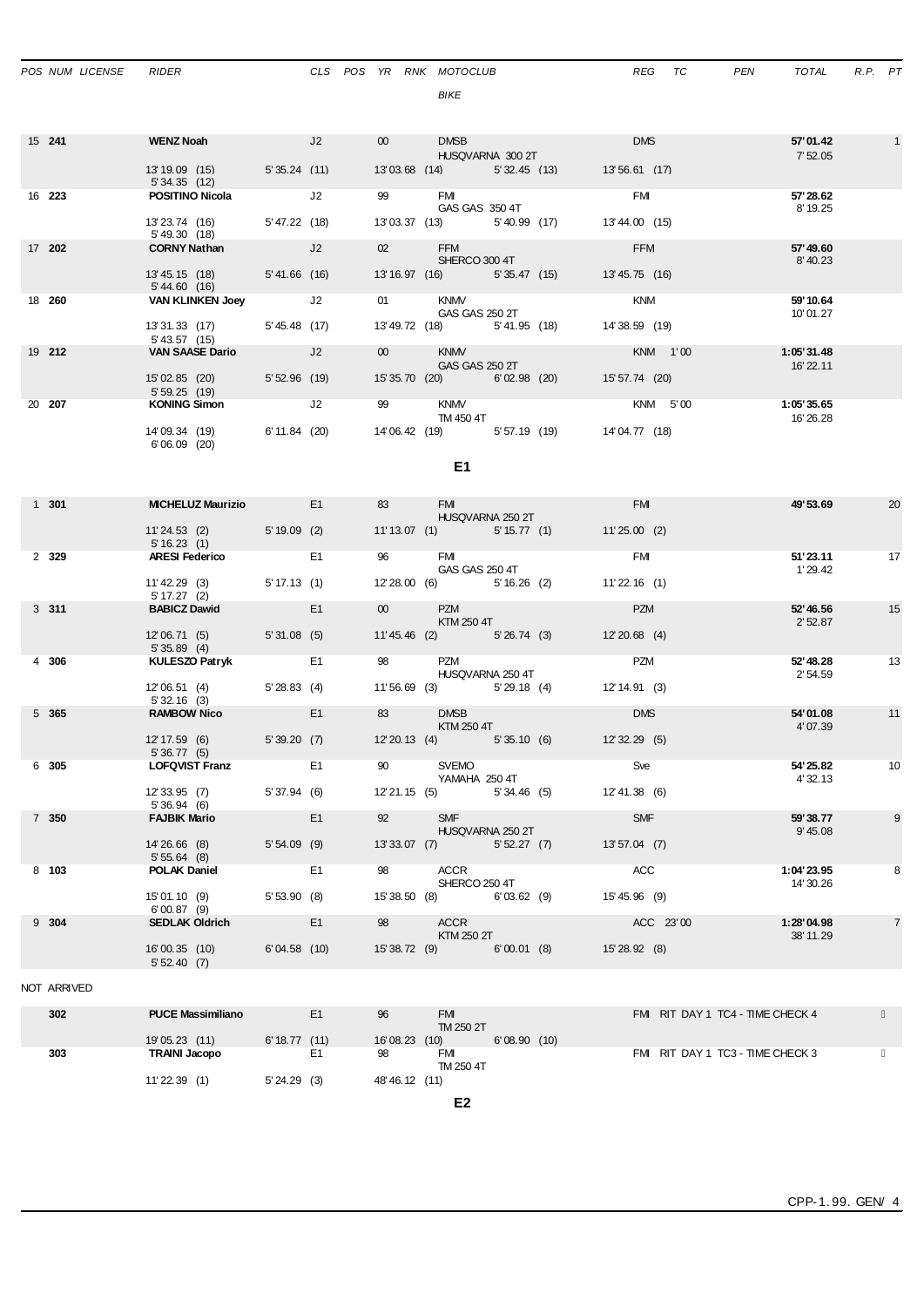|  | POS NUM LICENSE | <b>RIDE</b> |
|--|-----------------|-------------|
|  |                 |             |

*BIKE*

| 1402        | <b>WILLEMS Erik Andrew Williams</b>                      |                | E <sub>2</sub> | 98       | FMB <b>EXISTENCIAL CONTRACT CONTRACT CONTRACT</b>       | <b>FMB</b>                       | 49'08.93                         | 20             |
|-------------|----------------------------------------------------------|----------------|----------------|----------|---------------------------------------------------------|----------------------------------|----------------------------------|----------------|
|             | 11'12.11 (1) 5'16.88 (2)<br>$5' 13.04$ (1)               |                |                |          | HUSQVARNA 350 4T<br>11'03.24 (1) 5'14.13 (2)            | 11'09.53(1)                      |                                  |                |
| 2,415       | <b>RECCHIA Nicola</b>                                    |                | E <sub>2</sub> |          | <b>FMI</b><br>HONDA 400 4T                              | <b>FMI</b>                       | 49'39.08<br>30.15                | 17             |
|             | 11'15.01 (2) 5'14.49 (1)<br>$5' 13.43$ (2)               |                |                |          | 11'11.83 (2) 5'11.19 (1)                                | 11'33.13(3)                      |                                  |                |
| 3401        | ELLWOOD Thomas                                           |                | E <sub>2</sub> | 94       | <b>ACU</b><br>KAWASAKI 450 4T                           | ACU                              | 50'22.25<br>1' 13.32             | 15             |
|             | 11'32.55 (3) 5'27.81 (6)<br>5'24.16(6)                   |                |                |          | 11'14.13 (3) 5'22.19 (6)                                | $11'21.41$ (2)                   |                                  |                |
| 4 4 0 8     | <b>MANCUSO Giuliano</b>                                  |                | E <sub>2</sub> | 96 — 100 | <b>FMI</b><br>KTM 350 4T                                | <b>FM</b>                        | 51'00.14<br>1'51.21              | 13             |
|             | 12'01.61 (5) 5'18.20 (3)<br>5'19.38(3)                   |                |                |          | 11' 15.25 (4) 5' 15.53 (3)                              | 11'50.17 (4)                     |                                  |                |
| 5 405       | WIECKOWSKI Maciej E2                                     |                |                |          | <b>PZM</b><br>GAS GAS 350 4T                            | <b>PZM</b> 1'00                  | 52'48.82<br>3'39.89              | 11             |
|             | 11'57.92 (4) 5'21.32 (4)<br>5'20.66(4)                   |                |                |          | 11'42.64 (5) 5'20.86 (5)                                | 12'05.42(5)                      |                                  |                |
| 6 444       | <b>STACCIOLI Lorenzo</b>                                 |                | E <sub>2</sub> |          | 97 FMI<br>TM 300 4T                                     | <b>FMI</b>                       | 54'05.33<br>4'56.40              | 10             |
|             | 12' 11.98 (6) 5' 32.19 (7)<br>5'59.73(9)                 |                |                |          | 12' 24.01 (9) 5' 31.30 (8)                              | 12' 26.12 (6)                    |                                  |                |
| 7 409       | <b>VALENTE Alessandro</b>                                |                | E <sub>2</sub> | 91       | <b>FM</b><br>KTM 350 4T                                 | <b>EMI</b>                       | 54'11.15<br>5' 02.22             | 9              |
|             | 12' 46.51 (10) 5' 22.71 (5)<br>5'20.81(5)                |                |                |          | 12' 33.51 (10) 5' 20.38 (4)                             | 12'47.23 (8)                     |                                  |                |
| 8 406       | <b>MOLIN PRADEL Luc</b>                                  |                | E <sub>2</sub> | 97 — 10  | FFM<br>HUSQVARNA 350 4T                                 | <b>FFM</b>                       | 54'20.54<br>5' 11.61             | 8              |
|             | 12'21.22 (9) 5'40.00 (11)                                |                |                |          | 12' 20.17 (8) 5' 34.44 (9)                              | 12' 44.74 (7)                    |                                  |                |
| 9 407       | 5'39.97(8)<br><b>SCHMIDT Oliver And American SCHMIDT</b> |                | E2             |          | <b>DMU</b>                                              | <b>DMU</b>                       | 54'24.08                         | $\overline{7}$ |
|             | 12'17.90 (7) 5'33.77 (8)<br>5'38.90(7)                   |                |                |          | KTM 350 4T<br>12' 17.37 (7) 5' 40.00 (10) 12' 56.14 (9) |                                  | 5' 15.15                         |                |
| NOT STARTED |                                                          |                |                |          |                                                         |                                  |                                  |                |
| 404         | <b>BECCAFICHI Alessio</b>                                |                | E2             |          | <b>FM</b>                                               |                                  | FMI NP DAY 1 ET3 - ENDURO TEST 3 |                |
|             | 12' 17.94 (8) 5' 36.48 (9)                               |                |                |          | GAS GAS 350 4T<br>11'43.57 (6) 5'26.06 (7)              |                                  |                                  |                |
| NOT ARRIVED |                                                          |                |                |          |                                                         |                                  |                                  |                |
| 403         | <b>BRACIK Aleksander</b>                                 |                | E2             | 99       | <b>PZM</b>                                              | PZM RIT DAY 1 TC4 - TIME CHECK 4 |                                  |                |
|             | 12' 54.40 (11)                                           | 5'38.88(10)    |                |          | <b>BETA 350 4T</b><br>13'05.69 (11) 5'48.07 (11)        |                                  |                                  |                |
| 451         | <b>COLONNA Samuele</b>                                   |                | E <sub>2</sub> | 96 — 1   | FM<br><b>BETA 350 4T</b>                                | FMI RIT DAY 1 TC2 - TIME CHECK 2 |                                  |                |
|             | 16' 13.44 (12)                                           | 5'55.40(12)    |                |          |                                                         |                                  |                                  |                |
|             |                                                          |                |                |          | E <sub>3</sub>                                          |                                  |                                  |                |
| 1 506       | <b>MUNDELL Dan</b>                                       |                | E <sub>3</sub> | 98       | ACU                                                     | ACU                              | 49'09.34                         | 20             |
|             | 11'16.80 (2)                                             | $5' 17.82$ (2) |                |          | <b>BETA 300 2T</b><br>10' 59.42 (2) 5' 13.51 (1)        | $11'07.13$ (2)                   |                                  |                |
| 2 504       | 5'14.66(1)<br>DAVID Abgrall                              |                | E <sub>3</sub> | 95       | <b>FFM</b>                                              | <b>FFM</b>                       | 49'21.02                         | 17             |
|             | 11'22.13 (4)                                             | 5'20.79(3)     |                |          | SHERCO 300 2T<br>10' 55.80 (1) 5' 18.46 (3)             | 11'01.46(1)                      | 11.68                            |                |
| 3, 505      | $5'$ 22.38 (3)<br><b>DIETGER Damiaens</b>                |                | E <sub>3</sub> | 95       | FMB <sub>2</sub>                                        | <b>EMB</b>                       | 49'36.99                         | 15             |
|             | 11'14.11 (1) 5'16.07 (1)                                 |                |                |          | KTM 500 4T<br>11'08.16 (3) 5'17.90 (2)                  | 11'24.45(3)                      | 27.65                            |                |
| 4 502       | 5' 16.30 (2)<br><b>GUERRIERI Davide F3</b>               |                |                |          | <b>FMI</b>                                              | <b>FM</b>                        | 50'18.81                         | 13             |
|             | 11' 17.20(3)                                             | 5'21.87(4)     |                |          | <b>BETA 300 2T</b><br>11'19.33 (4) 5'22.39 (4)          | 11'35.46(4)                      | 1'09.47                          |                |
|             | 5' 22.56 (4)                                             |                |                | 94       |                                                         | ACC                              |                                  |                |
| 5 501       | <b>HADEK Jiri</b>                                        |                | E <sub>3</sub> |          | ACCR <b>ACCR</b><br>SHERCO 300 2T                       |                                  | 51'48.33<br>2' 38.99             | 11             |
|             | 12'03.49 (5)<br>5'30.89(5)                               | 5'28.67(5)     |                |          | 11'28.12 (5) 5'29.70 (5)                                | 11'47.46 (5)                     |                                  |                |
| $6\;\;512$  | <b>BAKLARZ Kacper</b>                                    | E3             |                | 01       | PZM<br>GAS GAS 300 2T                                   | <b>PZM</b>                       | 54' 24.11<br>5' 14.77            | 10             |
|             | 12'09.52 (6)<br>5' 47.80 (7)                             | 5' 41.42 (7)   |                |          | 12' 20.88 (7) 5' 42.04 (7)                              | 12' 42.45 (7)                    |                                  |                |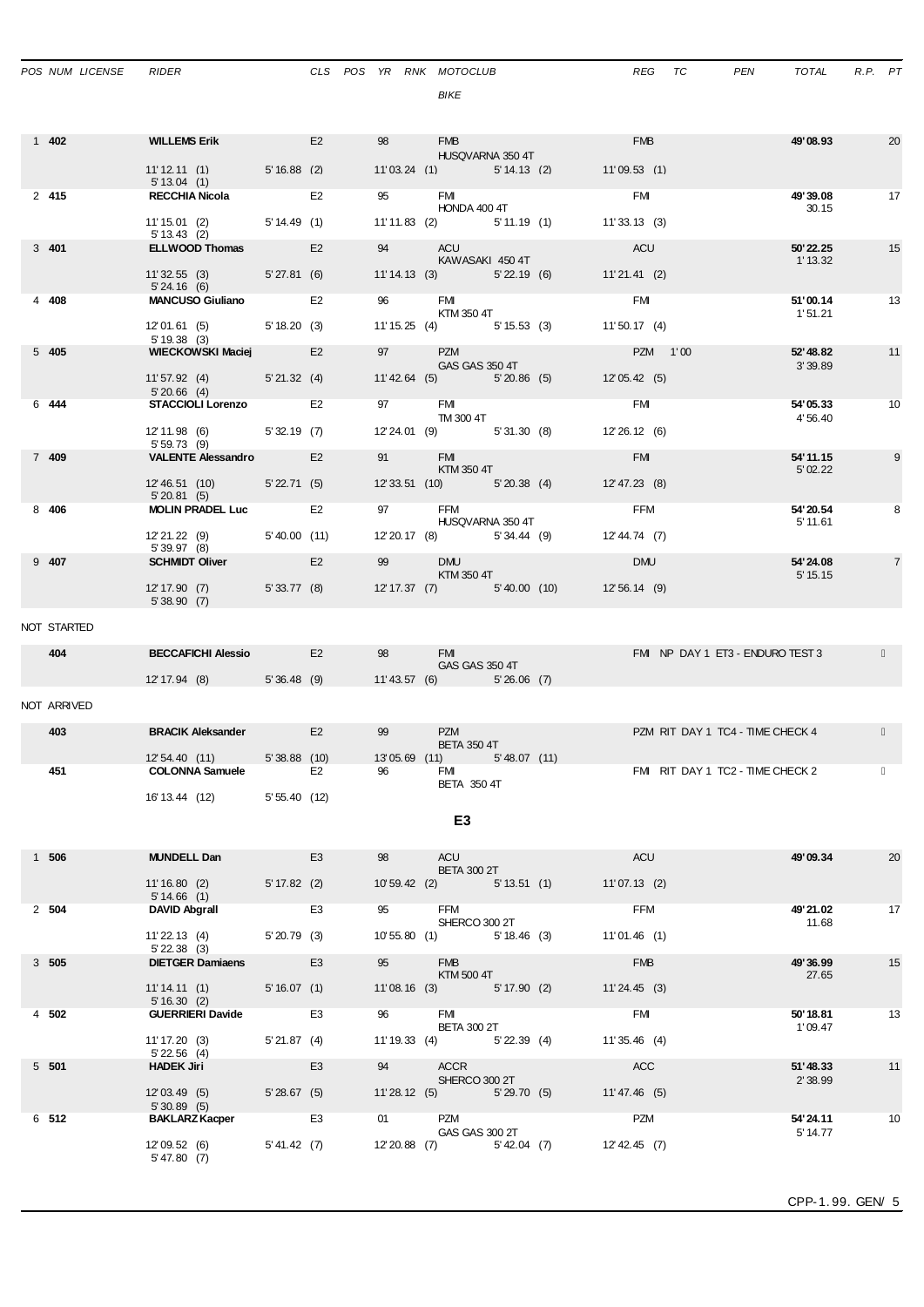| POS NUM LICENSE | <b>RIDER</b>                                      |                           | CLS POS YR RNK MOTOCLUB                                      |         |                                                        |  | <b>REG</b>      | TC | PEN                              | TOTAL                     | R.P. PT |                |
|-----------------|---------------------------------------------------|---------------------------|--------------------------------------------------------------|---------|--------------------------------------------------------|--|-----------------|----|----------------------------------|---------------------------|---------|----------------|
|                 |                                                   |                           |                                                              |         | <b>BIKE</b>                                            |  |                 |    |                                  |                           |         |                |
|                 |                                                   |                           |                                                              |         |                                                        |  |                 |    |                                  |                           |         |                |
| 7 507           | <b>EXAMPLE SET FLORIAN Salbrechter</b> E3         |                           |                                                              |         | 89 AMF                                                 |  | <b>AMF</b> 1'00 |    |                                  | 55' 11.82                 |         | 9              |
|                 | 12'24.12 (7) 5'33.19 (6)<br>5' 41.64 (6)          |                           |                                                              |         | SHERCO 300 2T<br>12'13.85 (6) 5'37.23 (6) 12'41.79 (6) |  |                 |    |                                  | 6'02.48                   |         |                |
|                 |                                                   |                           |                                                              |         | <b>Senior</b>                                          |  |                 |    |                                  |                           |         |                |
|                 |                                                   |                           |                                                              |         |                                                        |  |                 |    |                                  |                           |         |                |
| 1 611           | <b>RIZZA Alessandro</b> Senior                    |                           |                                                              |         | <b>FMI EXISTENT</b><br><b>KTM 125 2T</b>               |  | <b>FM</b>       |    |                                  | 51'23.92                  |         | 20             |
|                 | 11'34.10 (1) 5'28.17 (1)                          |                           |                                                              |         | 11'30.68 (1) 5'28.71 (1)                               |  | 11'49.04 (1)    |    |                                  |                           |         |                |
| 2 661           | 5'33.22(1)<br><b>DOMEYER Arne</b> Senior          |                           |                                                              | 76 — 17 | DMSB<br>KTM 250 4T                                     |  | DMS             |    |                                  | 54'25.36                  |         | 17             |
|                 | 12'09.26 (2) 5'39.05 (3)<br>5' 33.36 (2)          |                           |                                                              |         | 12' 41.75 (2) 5' 32.33 (2) 12' 49.61 (3)               |  |                 |    |                                  | 3'01.44                   |         |                |
| 3 631           | <b>GOTTVALD Martin</b> Senior                     |                           |                                                              |         | 74 SMF<br><b>HUSQVARNA 250 4T</b>                      |  | <b>SMF</b>      |    |                                  | 55' 21.66<br>3'57.74      |         | 15             |
|                 | 12' 55.84 (3) 5' 38.47 (2)                        |                           |                                                              |         | 12' 48.39 (3) 5' 40.12 (4)                             |  | 12'36.05(2)     |    |                                  |                           |         |                |
| 4 606           | 5' 42.79(4)<br><b>INCAINI Damiano</b> Senior      |                           |                                                              |         | 82 FMI                                                 |  | FMI             |    |                                  | 57' 19.28                 |         | 13             |
|                 | 13' 15.52 (5) 5' 43.99 (4)                        |                           |                                                              |         | KTM 450 4T<br>13' 27.34 (5) 5' 39.88 (3)               |  | 13' 30.77 (4)   |    |                                  | 5' 55.36                  |         |                |
| 5 604           | $5' 41.78$ (3)<br><b>CHRISTOPH Lessing Senior</b> |                           |                                                              |         | 80 DMSB                                                |  | <b>DMS</b>      |    |                                  | 58'26.23                  |         | 11             |
|                 | 13'46.65 (7) 5'48.81 (6)                          |                           |                                                              |         | KTM 450 4T<br>13' 37.99 (6) 5' 47.07 (5)               |  | 13'37.52 (5)    |    |                                  | 7'02.31                   |         |                |
| 6 605           | 5' 48.19(5)<br>UNGER Jan                          | <b>Senior</b>             |                                                              |         | 74 ACCR                                                |  | ACC 1'00        |    |                                  | 59' 15.98                 |         | 10             |
|                 |                                                   |                           |                                                              |         | <b>BETA 350 4T</b>                                     |  |                 |    |                                  | 7' 52.06                  |         |                |
|                 | 13' 14.06 (4)<br>5'54.04(7)                       |                           | 5'48.55 (5)                                                  |         | 13' 23.66 (4) 5' 53.40 (6)                             |  | 14'02.27 (6)    |    |                                  |                           |         |                |
| 7 608           | <b>DECKER Andre'</b>                              | <b>Senior</b>             |                                                              | 79 — 1  | <b>DMSB</b><br>KTM 300 2T                              |  | <b>DMS</b> 2'00 |    |                                  | 1:03'37.24<br>12' 13.32   |         | 9              |
|                 | 13'29.26 (6)<br>5' 51.71 (6)                      |                           | 6'02.82(7)                                                   |         | 16'07.25 (9) 6'01.45 (7)                               |  | 14'04.75(7)     |    |                                  |                           |         |                |
| 8 666           | <b>SAGAN Milan</b>                                | <b>Senior</b>             |                                                              | 79 SMF  | HUSQVARNA 250 2T                                       |  | <b>SMF</b>      |    |                                  | 1:03'46.63<br>12' 22.71   |         | 8              |
|                 | 15'03.05 (8)<br>6' 13.36 (9)                      |                           | 6'11.71 (9)                                                  |         | 14'31.47 (7) 6'05.85 (9)                               |  | 15' 41.19 (9)   |    |                                  |                           |         |                |
| 9603            | <b>HOLY David</b>                                 | <b>Senior</b>             |                                                              |         | 75 ACCR<br><b>Example 18 STM 450 4T</b>                |  | <b>ACC</b>      |    |                                  | 1:04'04.44<br>12' 40.52   |         | $\overline{7}$ |
|                 | 15'23.73 (9) 6'06.02 (8)                          |                           |                                                              |         | 14'59.15 (8) 6'05.10 (8) 15'17.34 (8)                  |  |                 |    |                                  |                           |         |                |
| 10 669          | 6' 13.10(8)<br><b>VON AHLEN Mike</b> Senior       |                           |                                                              |         | 69 DMSB                                                |  | DMS 40'00       |    |                                  | 1:53'49.21                |         | 6              |
|                 | 18' 12.72 (10)                                    |                           | 6' 19.00 (10)  17' 24.58 (10)  6' 17.34 (10)  19' 13.59 (10) |         | $KTM$ 300 2T                                           |  |                 |    |                                  | 1:02' 25.29               |         |                |
|                 | 6'21.98 (10)                                      |                           |                                                              |         |                                                        |  |                 |    |                                  |                           |         |                |
| NOT ARRIVED     |                                                   |                           |                                                              |         |                                                        |  |                 |    |                                  |                           |         |                |
| 607             | <b>BERND Buchholz BERND</b>                       |                           | Senior                                                       | 67      | DMSB <b>DMSB</b><br>GAS GAS 350 4T                     |  |                 |    | DMS RIT DAY 1 TC4 - TIME CHECK 4 |                           |         |                |
|                 | 20'50.70 (11) 6'31.59 (11)                        |                           |                                                              |         | 20'35.62 (11) 6'40.54 (11)                             |  |                 |    |                                  |                           |         |                |
|                 |                                                   |                           |                                                              |         | Women                                                  |  |                 |    |                                  |                           |         |                |
| 1701            | <b>HOLMES Nieve</b>                               |                           | Women                                                        | 98      | ACU                                                    |  | <b>ACU</b>      |    |                                  | 1:01'12.57                |         | 20             |
|                 | 13'42.29 (1) 6'00.37 (2)                          |                           |                                                              |         | SHERCO 300 4T<br>14'04.47 (1) 6'01.80 (2)              |  | 15' 17.93 (1)   |    |                                  |                           |         |                |
|                 | 6'05.71(2)                                        |                           |                                                              |         |                                                        |  |                 |    |                                  |                           |         |                |
| 2 704           | <b>LEMOINE Marine</b> Women                       |                           |                                                              | 98      | <b>FFM</b><br>SHERCO 250 4T                            |  | FFM             |    |                                  | 1:04'05.03<br>2' 52.46    |         | 17             |
|                 | 14'20.67 (2) 5'54.69 (1)<br>6'04.45(1)            |                           |                                                              |         | 14' 55.28 (2) 5' 56.53 (1)                             |  | 16' 53.41 (3)   |    |                                  |                           |         |                |
| 3 703           | NOVACKOVA Zuzana Women                            |                           |                                                              | 92      | ACCR<br>HUSQVARNA 250 4T                               |  | <b>ACC</b>      |    |                                  | 1:06'55.65<br>5' 43.08    |         | 15             |
|                 | 15'47.70 (3) 6'12.24 (4)<br>6'20.98(4)            |                           |                                                              |         | 15'26.86 (3) 6'22.49 (4)                               |  | 16'45.38 (2)    |    |                                  |                           |         |                |
| 4 702           | <b>HOLT Vilde Marie</b> Women                     |                           |                                                              |         | 01 NMF<br><b>GAS GAS 250 2T</b>                        |  | NMF 42'00       |    |                                  | 1:51'21.27<br>50'08.70    |         | 13             |
|                 | 15' 52.75 (4) 6' 07.60 (3)<br>6' 12.72(3)         |                           |                                                              |         | 16'05.17 (4) 6'11.36 (3)                               |  | 18'51.67 (4)    |    |                                  |                           |         |                |
| 5 707           | <b>CABINI Raffaella</b>                           | <b>Example 2019 Women</b> |                                                              | 96      | <b>FMI</b><br><b>GAS GAS 125 2T</b>                    |  | FMI 1:21'       |    |                                  | 2:37'00.84<br>1:35' 48.27 |         | 11             |

18' 17.27 (5) 6' 50.20 (5) 17' 44.22 (5) 6' 52.99 (5) 19' 26.39 (5)

6' 49.77 (5)